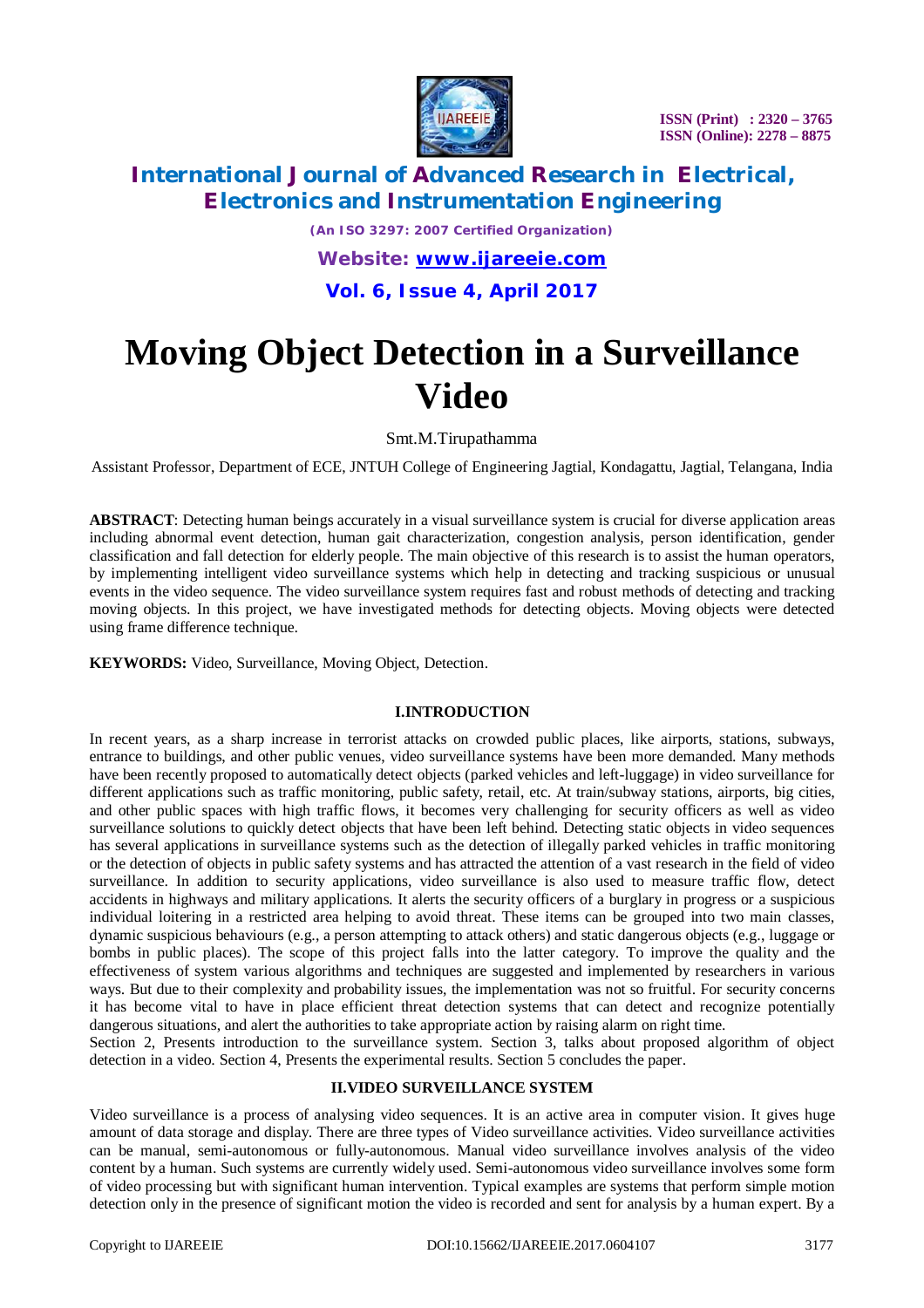

# **International Journal of Advanced Research in Electrical, Electronics and Instrumentation Engineering**

*(An ISO 3297: 2007 Certified Organization)*

#### *Website: [www.ijareeie.com](http://www.ijareeie.com)*

### **Vol. 6, Issue 4, April 2017**

fully-autonomous system, only input is the video sequence taken at the scene where surveillance is performed. In such a system there is no human intervention and the system does both the low-level tasks, like motion detection and tracking, and also high-level decision making tasks like abnormal event detection and gesture recognition. Video surveillance system that supports automated objects classification and object tracking. Monitoring of video for long duration by human operator is impractical and infeasible.

When using a video solution, it is important to consider whether you need video security or video surveillance. While both play a role when protecting outdoor areas, understanding how they differ is important to meet your security objectives. Basically video security is about actively detecting intruders as soon as they enter a secured area, while video surveillance generally means passively recording events for future use.

Motion detection and object tracking is a very rich research area in computer vision. The main issues that make this research area difficult are:

1. Computational Expense. If an algorithm for detecting motions and tracking objects is to be applied to real-time applications, then it needs to be computationally inexpensive so that a modern PC has enough power to run it. Yet many algorithms in this research area are very computationally expensive since they require computing values for each pixel in each image frame.

2. Moving Background Rejection The algorithm also needs to be able to reject moving background such as a swaying tree branch and not mistakenly recognizes it as a moving object of interest. Misclassification can easily occur if the area of moving background is large compared to the objects of interest, or if the speed of moving objects is as slow as the background.

3. Tracking Through Occlusion. Many algorithms have devised ways of becoming robust against small occlusions of interested objects, but most algorithms still fail to track the object if it is occluded for a long time.

4. Modelling Targets of Interest. Many algorithms use a reasonably detailed model of the targets in objects detection and consequently require a large number of pixels on target in order to detect and track them properly. This is a problem for real-world applications where it is frequently impossible to obtain a large number of pixels on target.

5. Adapting to Illumination Variation. Real-world applications will inevitably have variation in scene illumination that a motion detection algorithm needs to cope with. Yet if an algorithm is purely an intensity-based method then it will fail under illumination variation.

#### **III. PROPOSED ALGORITHM FOR OBJECT DETECTION IN A VIDEO**

Even though there exist numerous of object detection algorithms in the literature, most of them follow a simple flow diagram , passing through four major steps, which are

- (1) Pre-processing
- (2) Background modelling (also known as background maintenance),
- (3) Foreground detection (also known as background subtraction)
- (4) Data validation



Fig.1 *Block diagram of object detection*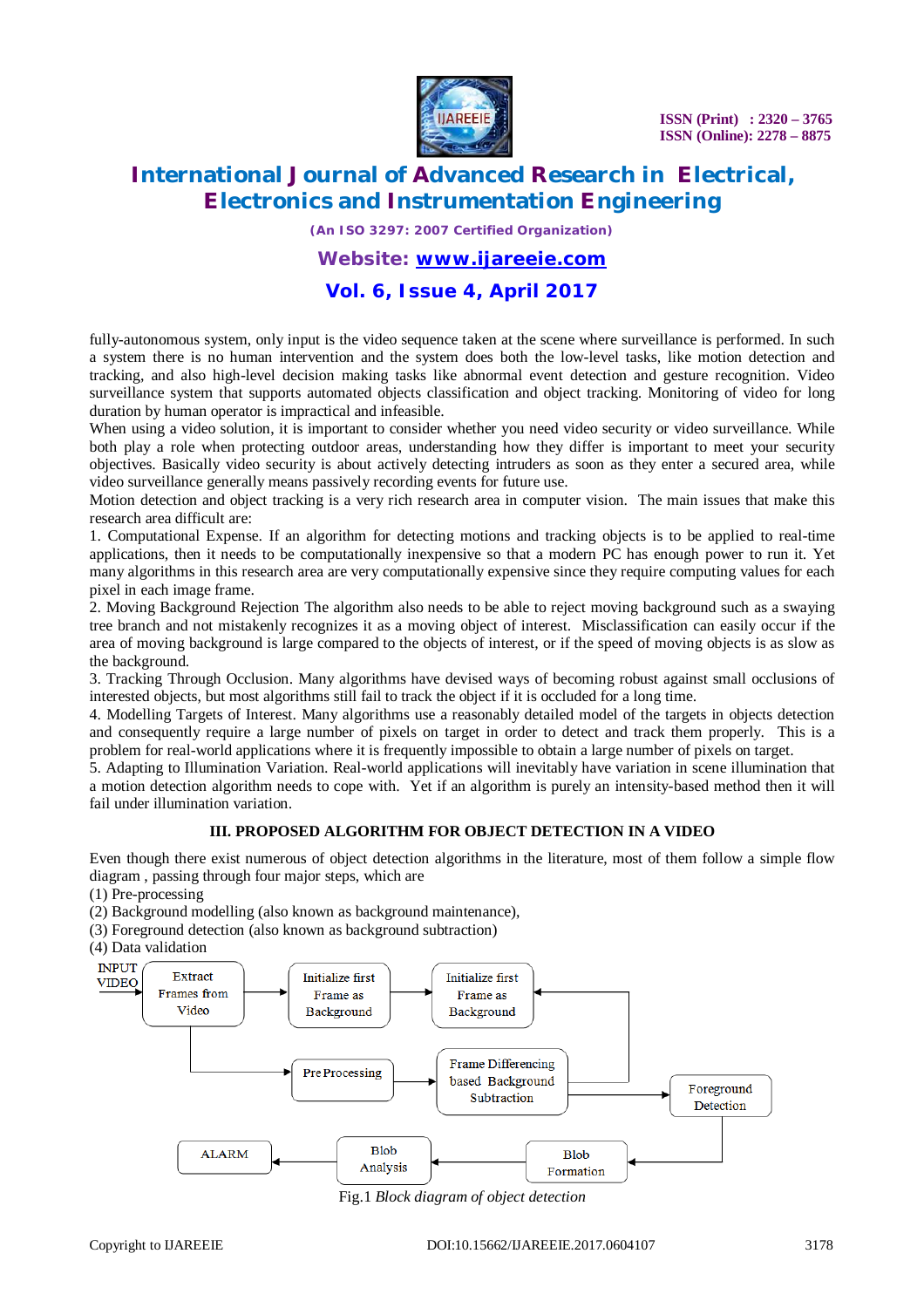

# **International Journal of Advanced Research in Electrical, Electronics and Instrumentation Engineering**

*(An ISO 3297: 2007 Certified Organization)*

### *Website: [www.ijareeie.com](http://www.ijareeie.com)*

### **Vol. 6, Issue 4, April 2017**

Object detection is the method of detecting moving objects from a sequence of frames. We have deployed method frame differencing for object detection followed by binary thresholding function. Thresholding function output will be again a binary image which is further processed by iterative mathematical morphological dilation and erosion operation.

The problem of real time object detection and tracking is divided into several steps. Here we will provide the algorithm for these steps.



Fig.2 Algorithm for moving object detection in a video

#### **Step 1. Input Video**

For this system we are considering the recorded video as an input to the proposed system. The video stream is initially segmented into individual RGB frames. The system is compatible with any video format and resolution. Generally the frame rate of the standard videos is 30fps or 19fps or 22fps. The proposed work will be simulated using MATLAB and Tool Boxes and will be validated using standard videos available on internet. Videos are actually sequences of images, each of which called a frame, displayed in fast enough frequency so that human eyes can percept the continuity of its content. It is obvious that all image processing techniques can be applied to individual frames.

#### **Step 2. Pre Processing**

After the video to frame conversion pre-processing is done on each frame to reduce the noise which is present in frame. The pre-processing is done using the mean filter, convolution filter, and median filter. The mask of the filter will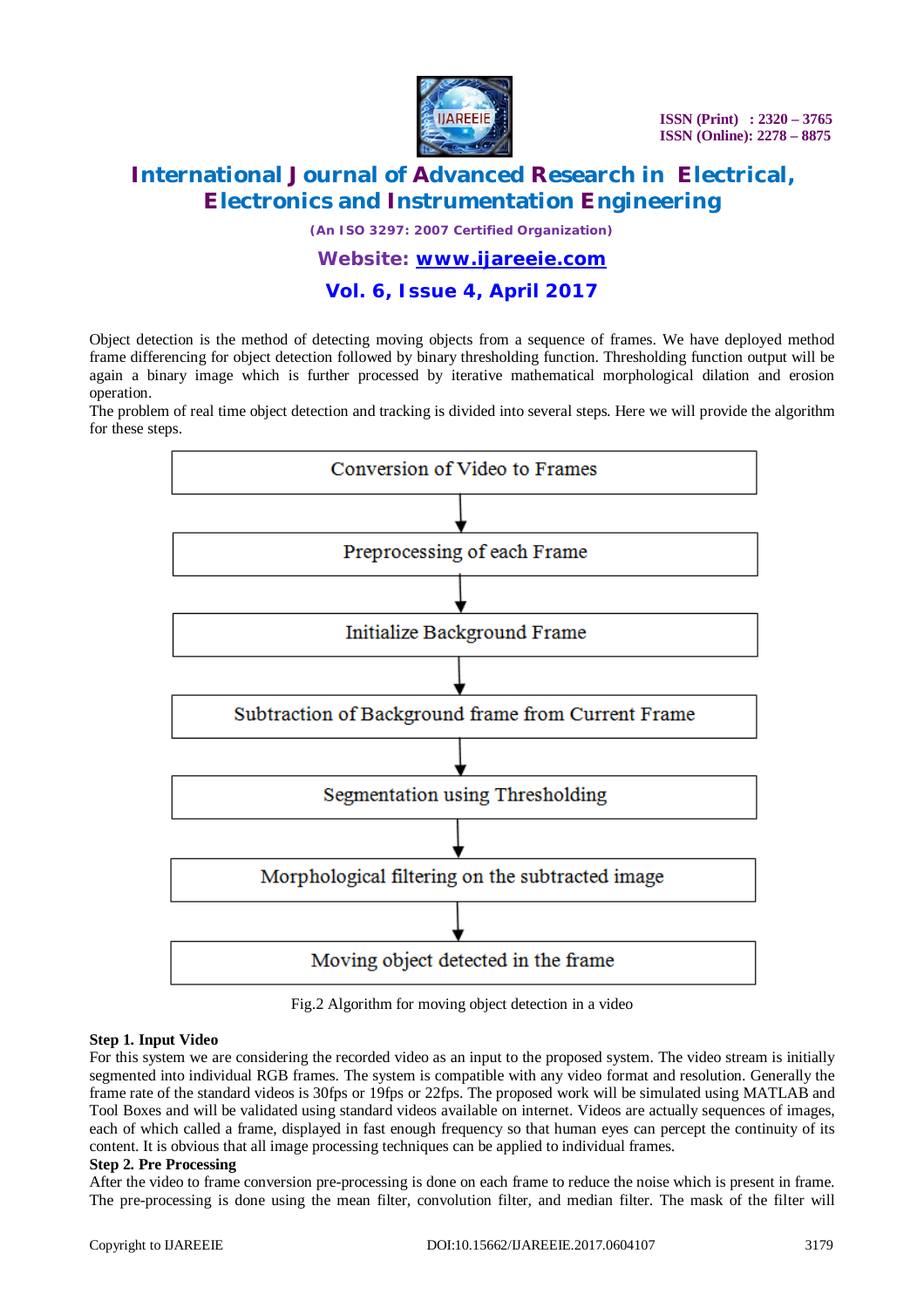

# **International Journal of Advanced Research in Electrical, Electronics and Instrumentation Engineering**

*(An ISO 3297: 2007 Certified Organization)*

### *Website: [www.ijareeie.com](http://www.ijareeie.com)*

### **Vol. 6, Issue 4, April 2017**

multiply with the frame and noise will get removed so that the result is accurate. Due to this only the background or foreground objects are preset and unwanted factors in the frame presents at the time of the capturing the images like dust.

#### **Step 3. Object Detection**

Object Detection is the initial step for tracking in surveillance system. Background subtraction based method has been used for detection. After successfully developing the background model, background subtraction is used to detect the moving object using a local Thresholding based method. Here, constant C is used which helps to calculate the local lower threshold and the local upper threshold. These local threshold values help in successful detection of objects, removal of misclassified objects, and suppressing shadows if any.

The steps of the background subtraction process are given as below:

1) Input: Background model and a frame f.

- 2) At each pixel location threshold  $T(i, j)$  is calculated as  $T(i, j)$ .
- 3) Considering T(i, j) local thresholds are calculated ,
	- Local lower threshold:  $(i, j) = M(i, j) T(i, j)$
	- Local upper threshold:  $(i, j) = N(i, j) + T(i, j)$ .
- 4) If f(i, j) value lies in between and , then it is a background pixel else a foreground pixel.
- 5) Output: Detected objects in frame.

This process is repeated for each location in the frame. Frame differencing, also popularly known as temporal difference is the method of subtracting the video frame at time t-1 with the background model for the frame at time t. Inter frame difference method computes the absolute difference between the previous frame and current frame.

Frame difference method is simple and easy to implement. Fundamental logic for detecting moving objects from the difference between the current frame and a reference frame, called "background image" and this method is known as Frame Difference Method. For implementation we consider first frame to be the background frame and compare the next frames against the background frames and keeping the threshold value =40.

The algorithm is relatively simple.

1. Convert the incoming frame to gray scale.

2. Subtract the current frame from the background model(in this case it is just the previous frame) .

3. For each pixel, if the difference between the current frame and background is greater than a threshold the pixel is considered part of the foreground.

In frame differencing method, two frames are taken into consideration and then subtracted in terms of intensities at each pixel resulting in an image giving brief idea about the moving object region. In this method pixel wise differences current frame and previous frame of the video pixel wise differences are used to get extract the moving object. It is type of background subtraction method in which the last frame becomes the background for the current frame and difference is calculated.

Thresholding is used for image segmentation. Binary thresholding operation is performed to separate the pixels corresponding to the moving object to that of the pixels of the background. This operation is used to remove any inaccuracies present due to the camera flickering. This operation result is a binary image where the pixels corresponding to the moving object is set to 1. In thresholding we choose a parameter called the threshold of brightness (T) and applied to the frame difference image as follows

IF  $f[m,n] \geq T$ fb[m,n]=object=1 ELSE

#### fb[m,n]=background=0

It is necessary to determine a suitable threshold (T) value where the foreground and background pixel will be separated completely. the output will be evaluated based on the accuracy, true positive rate (TPR) and false positive rate (FPR). Fig shows the output of block namely video viewer. As the o/p is, only the subtraction of two consecutive frames.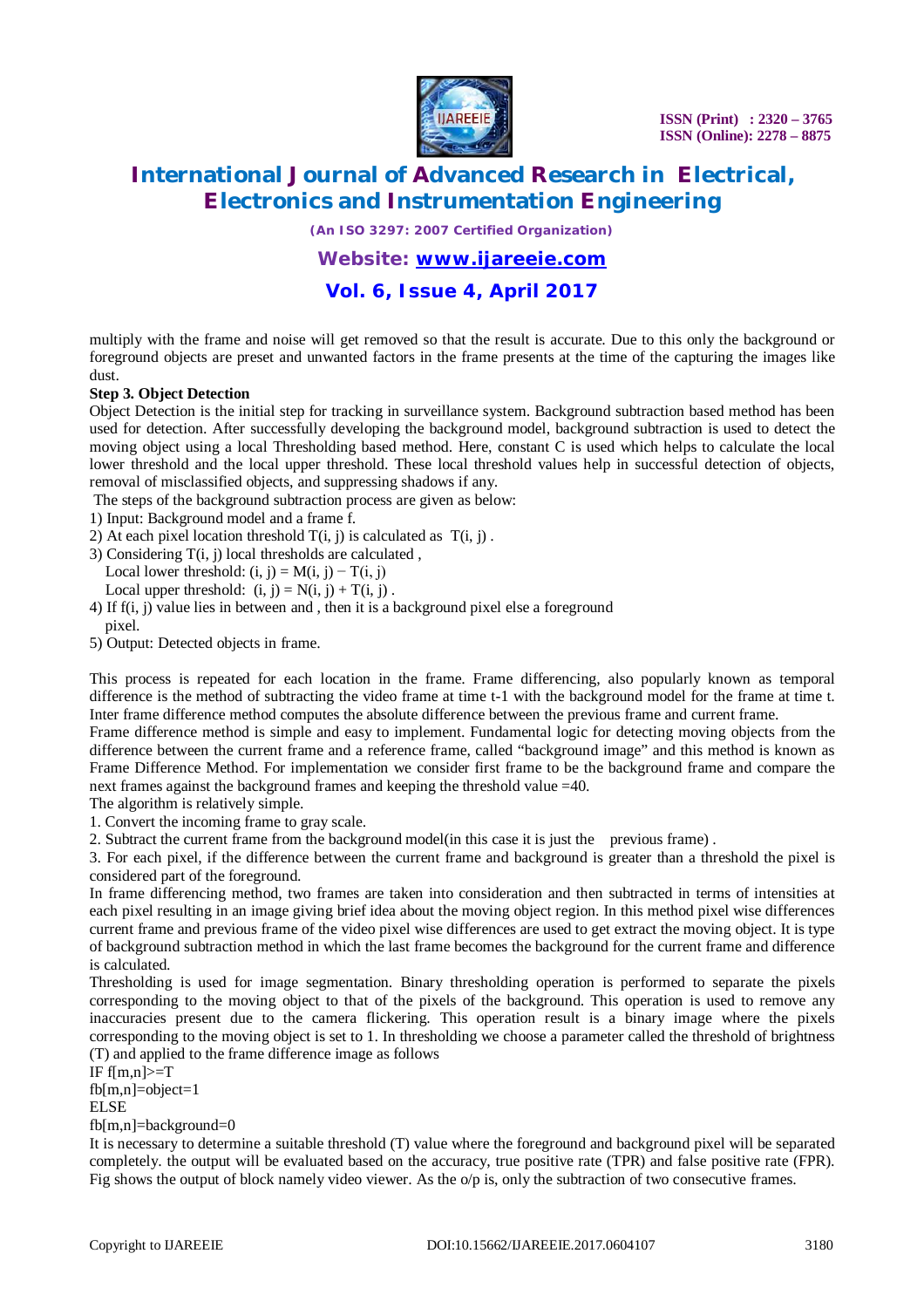

# **International Journal of Advanced Research in Electrical, Electronics and Instrumentation Engineering**

*(An ISO 3297: 2007 Certified Organization) Website: [www.ijareeie.com](http://www.ijareeie.com)* **Vol. 6, Issue 4, April 2017**



Fig.3 Moving Object Detection with Output of FD with binary thresholding (a) one car (b) more than 1 car.

A range of threshold value from 8 to 14 is acceptable. This range of threshold value gives lower FPR, medium TPR but high accuracy within 95%.For adaptive threshold, the threshold value depends on the neighbourhood pixel intensity and size of the neighbourhood pixel needs to be considered. As the  $\alpha/p$  is, the product of a constant and the subtraction of two consecutive frames.



Fig.4 Moving Object Detection with Output of FD with adaptive thresholding (a) one car (b) more than 1 car.

Through all the experiments, the accuracy is increasing stage by stage when different value of threshold been selected as shown. FD is the accuracy line for traditional background subtraction frame differencing alone. FD+AT is the accuracy line after adaptive threshold technique is performed.



Fig.5 Moving Object Detection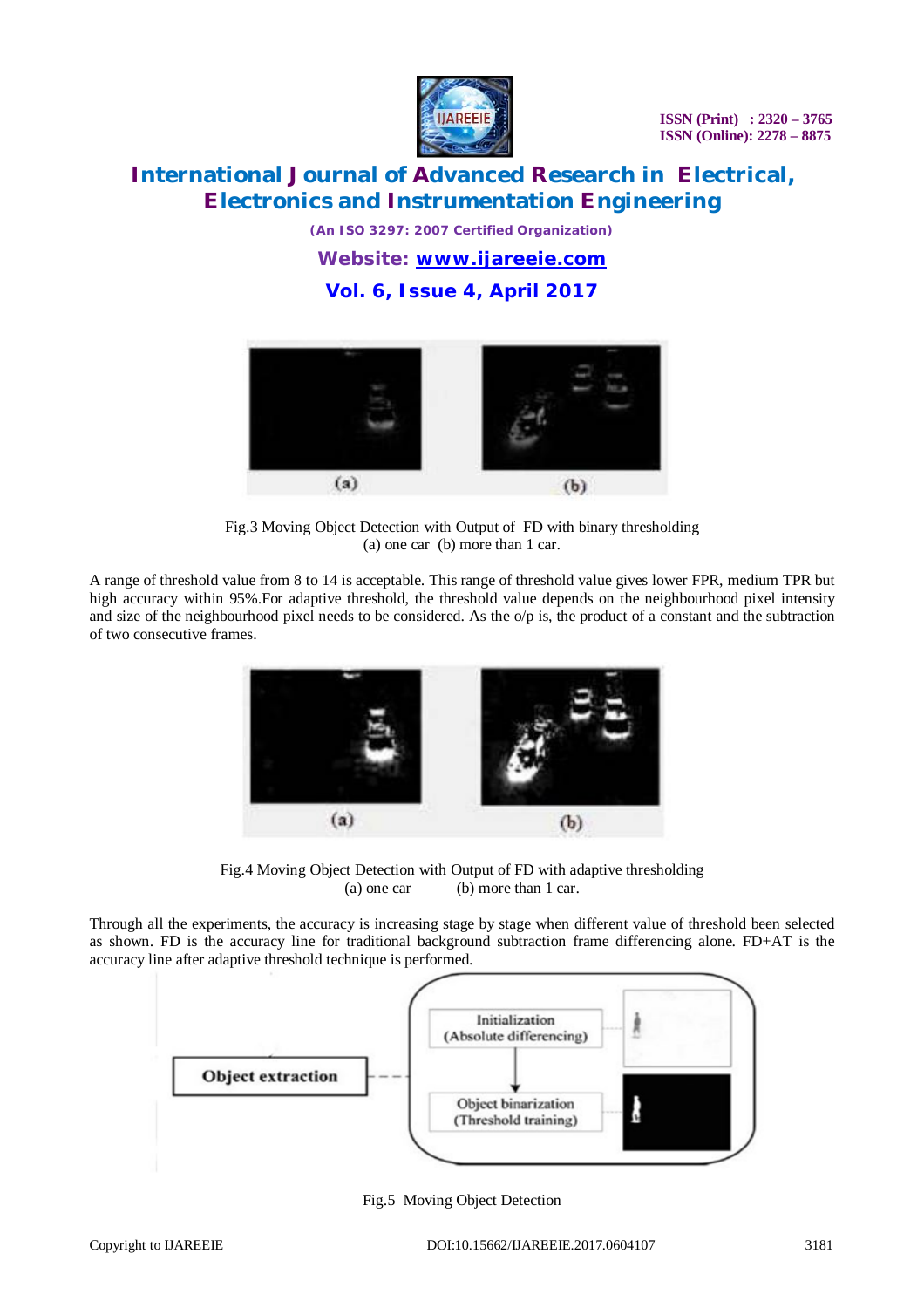

# **International Journal of Advanced Research in Electrical, Electronics and Instrumentation Engineering**

*(An ISO 3297: 2007 Certified Organization)*

### *Website: [www.ijareeie.com](http://www.ijareeie.com)*

### **Vol. 6, Issue 4, April 2017**

The result of foreground detection is represented as binary image with the white portion representing foreground (blobs). In this module, we divide the binary image from the previous unit into a number of legitimate blobs. Each blob represents an object. In this step, morphological operations are performed on the binary images of the candidate foreground pixels. Morphological operations are affecting the form, structure or shape of an object, applied on binary images.

Morphological image processing is a collection of nonlinear operations related to the shape or morphology of features in an image, these operations rely only on the relative ordering of pixel values, not on their numerical values, and therefore are especially suited to the processing of binary images. Morphological techniques probe an image with a small shape or template called a structuring element.

The structuring element is a small binary image, i.e. a small matrix of pixels, each with a value of zero or one. The matrix dimensions specify the size of the structuring element. The pattern of ones and zeros specifies the shape of the structuring element.

An origin of the structuring element is usually one of its pixels, although generally the origin can be outside the structuring element.

When a structuring element is placed in a binary image, each of its pixels is associated with the corresponding pixel of the neighbourhood under the structuring element. The structuring element is said to fit the image if, for each of its pixels set to 1, the corresponding image pixel is also 1. Similarly, a structuring element is said to hit, or intersect, an image if, at least for one of its pixels set to 1 the corresponding image pixel is also 1.



Fig.6 Structuring element

The erosion of a binary image f by a structuring element s (denoted f s) produces a new binary image  $g = f s$  with ones in all locations  $(x,y)$  of a structuring element's origin at which that structuring element s fits the input image  $f$ , i.e.  $g(x,y) = 1$  is s fits f and 0 otherwise, repeating for all pixel coordinates  $(x,y)$ . Erosion with small (e.g.  $2 \times 2.5 \times 5$ ) square structuring elements shrinks an image by stripping away a layer of pixels from both the inner and outer boundaries of regions associated with the foreground (usually the white pixels).

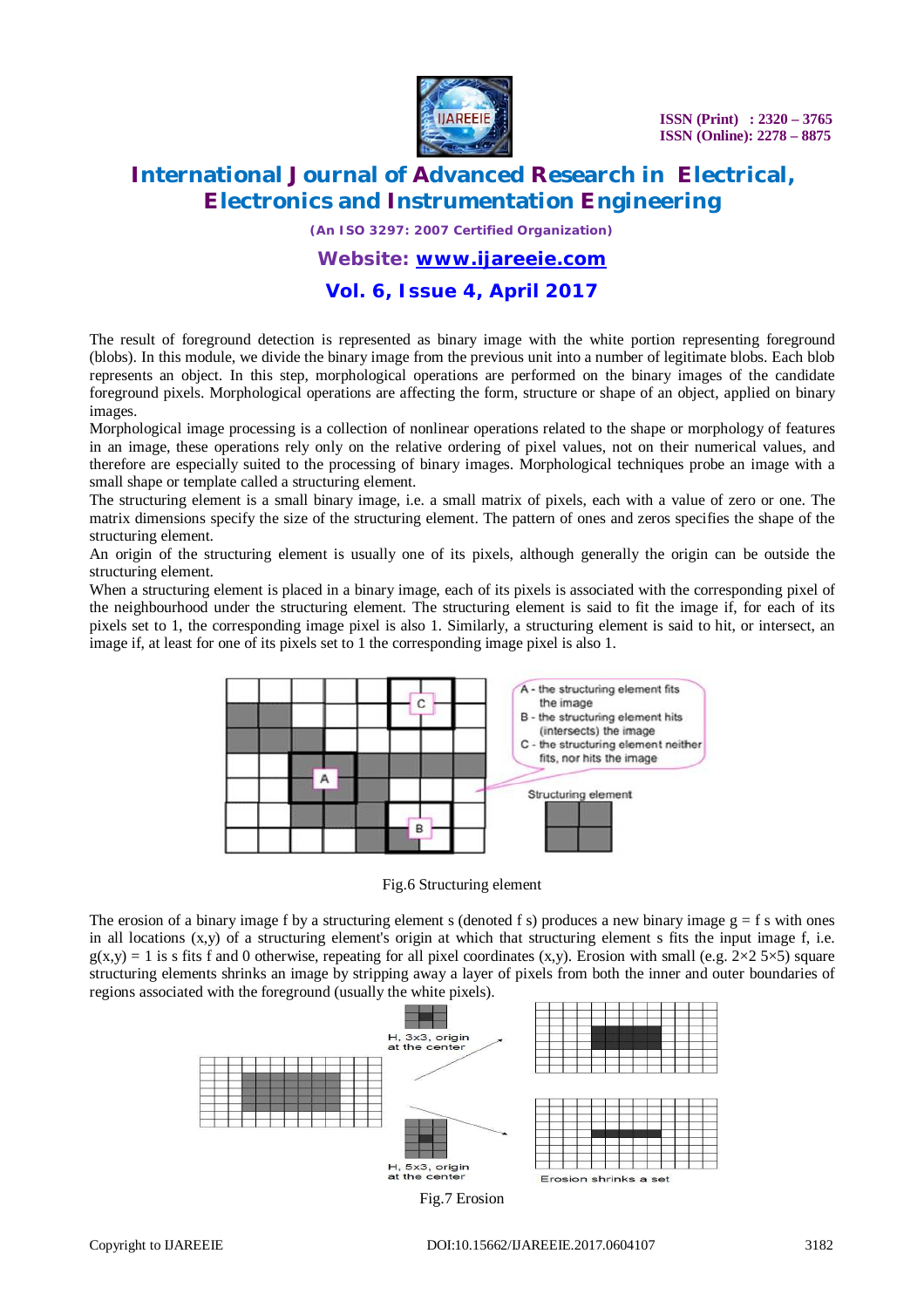

# **International Journal of Advanced Research in Electrical, Electronics and Instrumentation Engineering**

*(An ISO 3297: 2007 Certified Organization) Website: [www.ijareeie.com](http://www.ijareeie.com)*

# **Vol. 6, Issue 4, April 2017**

Thus areas of foreground pixels shrink in size, and "holes" within those areas become larger in size. The holes and gaps between different regions become larger, and small details are eliminated. The basic function of erosion operator on a binary image is to erode away the boundaries of pixels



The dilation process is performed by laying the structuring element B on the image A and sliding it across the image in a manner similar to convolution.



Fig.9 Dilation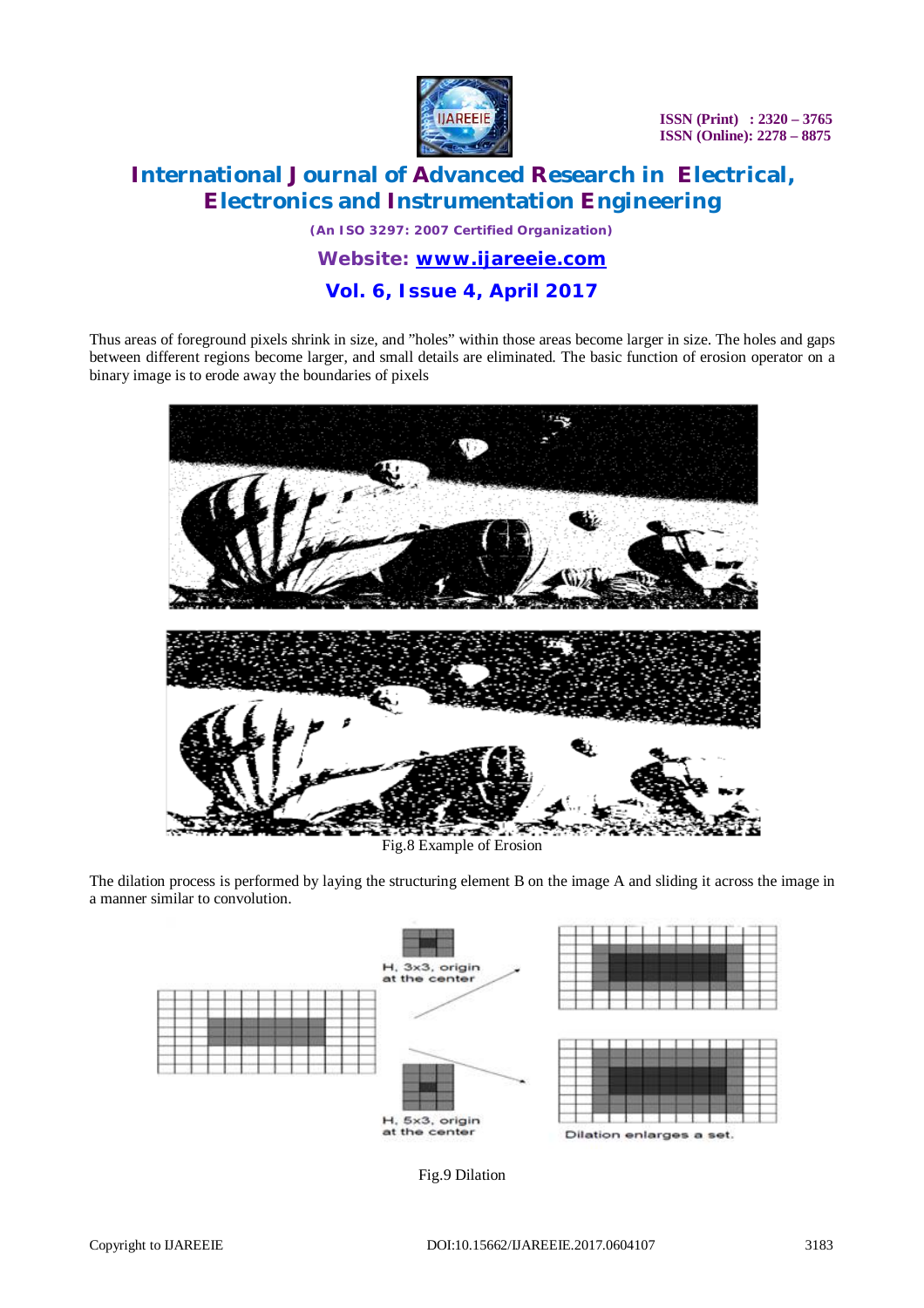

# **International Journal of Advanced Research in Electrical, Electronics and Instrumentation Engineering**

*(An ISO 3297: 2007 Certified Organization)*

*Website: [www.ijareeie.com](http://www.ijareeie.com)*

### **Vol. 6, Issue 4, April 2017**

The dilation of an image f by a structuring element s (denoted f s) produces a new binary image  $g = f$  s with ones in all locations  $(x,y)$  of a structuring element's origin at which that structuring element s hits the the input image f, i.e.  $g(x,y) = 1$  if s hits f and 0 otherwise, repeating for all pixel coordinates (x,y). Dilation has the opposite effect to erosion it adds a layer of pixels to both the inner and outer boundaries of regions. The holes enclosed by a single region and gaps between different regions become smaller, and small intrusions into boundaries of a region are filled in Dilation function on binary image is to enlarge the areas of pixels associated with the foreground (i.e. white pixels) at their borders resulting in growth of size of the areas of the foreground and the background pixels within them shrink. Above two operations are performed to remove small particles from the binary image. The operation again produces a binary image. Thus this function is used to ensure insignificant small movements in the background are ignored properly in order to ensure better detection of object.



Fig.10 Example of Dilation

The opening of an image f by a structuring element s (denoted by f s) is erosion followed by dilation. Opening is so called because it can open up a gap between objects connected by a thin bridge of pixels. Any regions that have survived the erosion are restored to their original size by the dilation.

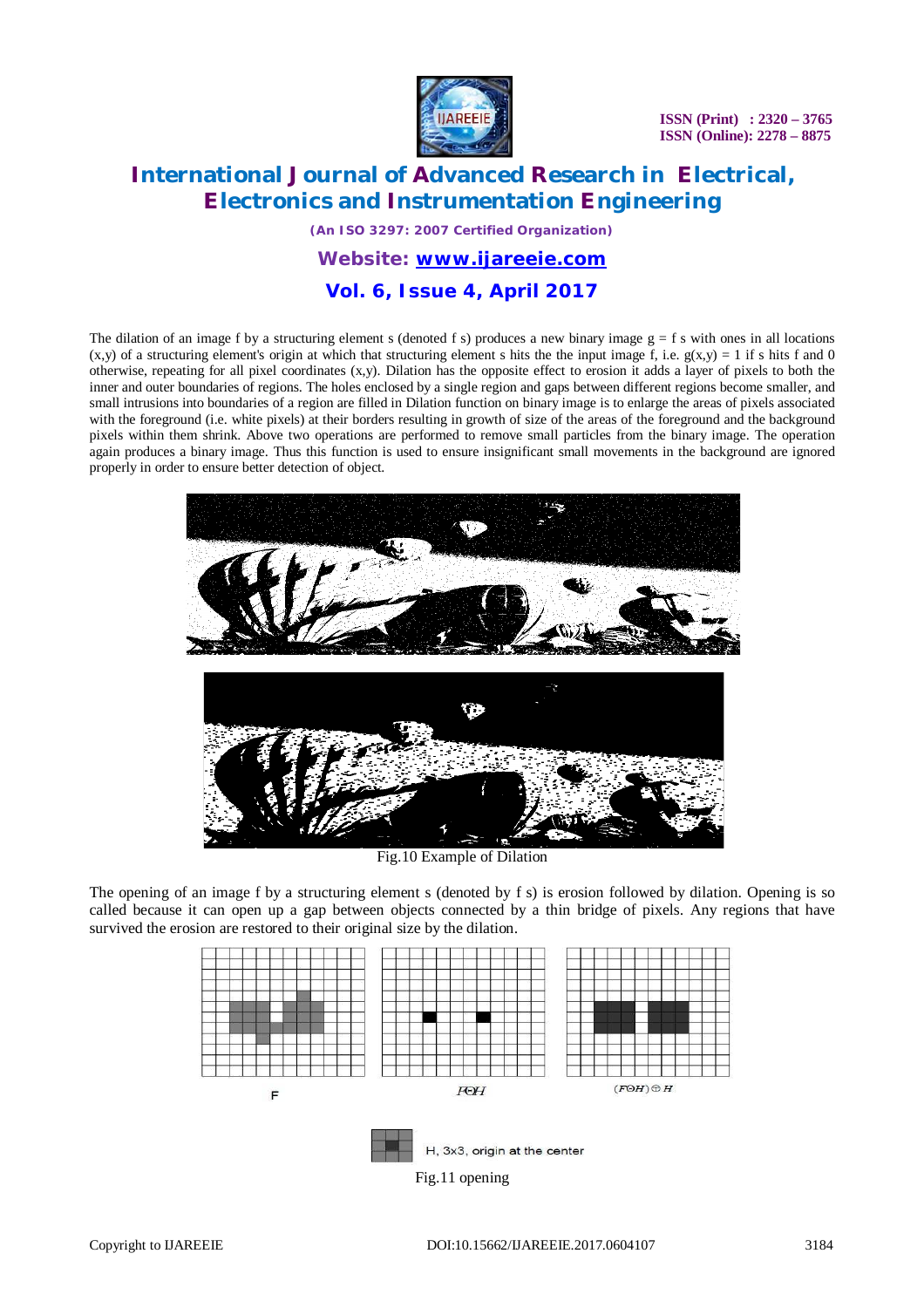

# **International Journal of Advanced Research in Electrical, Electronics and Instrumentation Engineering**

*(An ISO 3297: 2007 Certified Organization)*

*Website: [www.ijareeie.com](http://www.ijareeie.com)*

## **Vol. 6, Issue 4, April 2017**

Candidate foreground object pixels, which are in the binary images, undergo the blob analysis. Blob analysis takes as an input a binary image, creates a region counter. The binary image is scanned from left to right and from top to bottom. For every pixel the north and west pixel (4-connectivity) or the northeast, north, northwest, and west pixel (8 connectivity) is checked for a intensity value of 1 in the binary image. If none of the neighbours fit the criterion then assigning to region value of the region counter and increment region counter. If only one neighbour fits the criterion, assigning pixel to that region. If multiple neighbours match and are all members of the same region, assign pixel to their region. If multiple neighbours match and are members of different regions, then assigning pixel to one of the regions and indicating that all of these regions are the equivalent. Scan image again, assigning all equivalent regions the same region value. Thus, corresponding blob images are formed.

#### **VI. EXPERIMENTAL RESULTS**

In this experiment we use the background subtraction algorithm for the detection of the moving object in the surveillance area. The demonstration system has the set up for the implementation of proposed system in the MATLAB software.



Fig.12 Input Frames of Video Sequence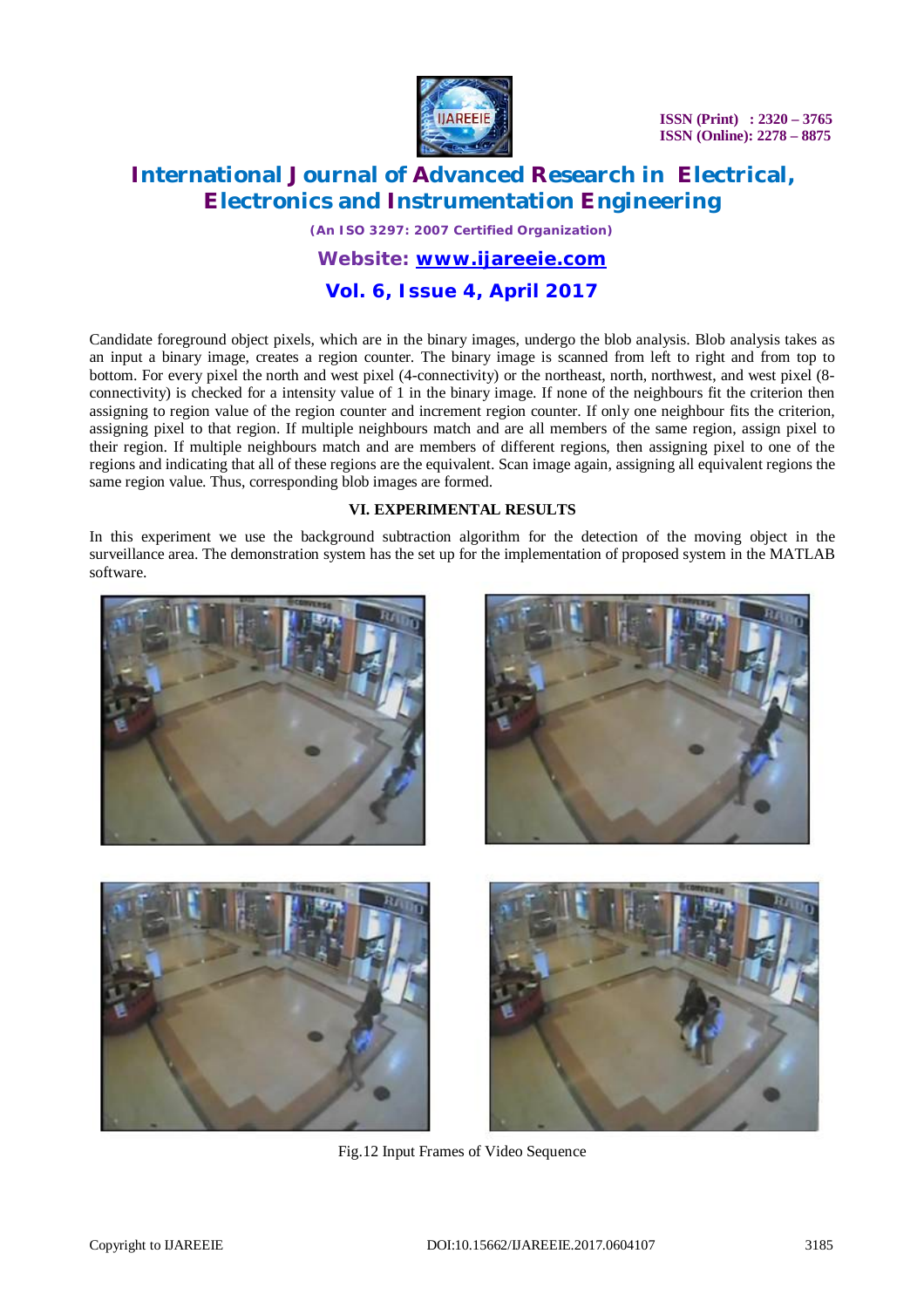

# **International Journal of Advanced Research in Electrical, Electronics and Instrumentation Engineering**

*(An ISO 3297: 2007 Certified Organization) Website: [www.ijareeie.com](http://www.ijareeie.com)* **Vol. 6, Issue 4, April 2017**



Fig.13 Object Detection

The simulation of object detection is done by using MATLAB by considering background Image in a video. The simulation results for all the techniques are explained. Initially the moving objects in video images are tracked based on image segmentation, background subtraction and object detection techniques. The simulation results of the algorithms are shown above.

Object detection: The input video sequence is shown as frames in Figure 12. The objects that are detected are shown in Figure 13. The object found is marked in red colour.

#### **V. CONCLUSION**

Along with the increasing popularity of video on internet and versatility of video applications, availability, efficiency of usage and application automation of videos will heavily rely on object detection and tracking in videos. In these project we have proposed a system for automatic object detection without any human interference. Such system proves to be efficient in public place for providing security. It is aimed to be highly beneficial for any person or organization. Experimental results showed that the proposed method is more robust in nature as it can avoid the noise in motion detection. Therefore this method is useful to reduce the number of false positive alarms.

.